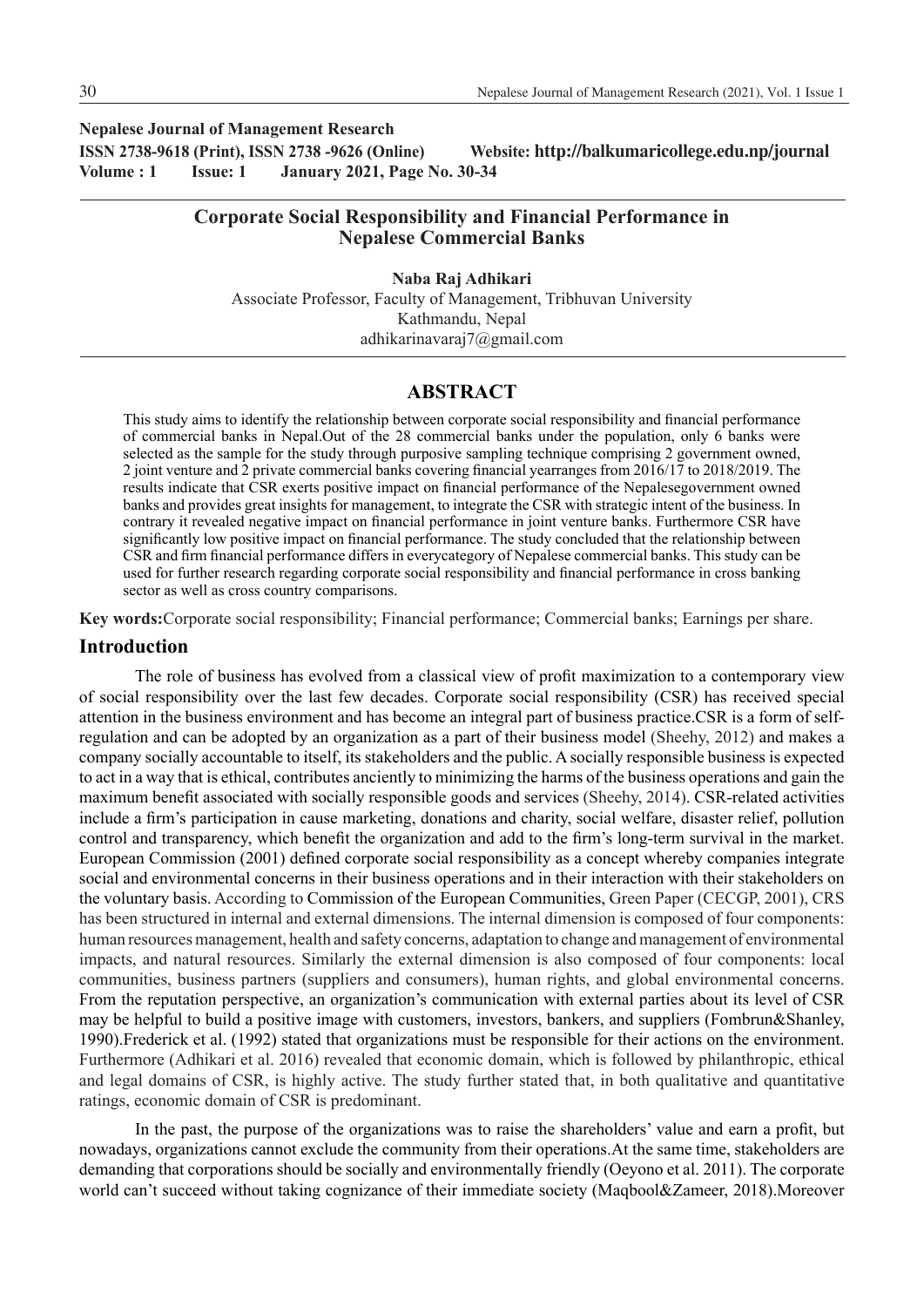(Barnett, 2016; Choongo, 2017) identified that, CSR equips firms to build corporate image, gain legitimacy, adapt to opportunities, gain protection against external challenges and threats and maximize profits. Mishra &Suar (2010) argued that if one of such companies engages more in CSR than the other, consumers see such company's products to be better as there is one known positive thing associated with that firm than its counterpart. According to Barnett (2016), firms that gain favors of their stakeholders to sell their products for more and obtain their inputs for less leads to higher financial performance of such firms. Awan & Akhtar,(2014); Lee & Jung, (2016) investigated positive link between CSR and financial performance of firms. In contrary (Balabanis et al., 1998; Cortez et al., 2009) argued that higher investment in CSR leads to additional costs which put the firm at a disadvantage point against its competitors.This argument favors the classical view of CSR.Furthermore (McWilliams & Siegel, 2000; Hing, 2003) stated that CSR has no significant impact on financial performance. The financial statements as well as the annual reports of banking sector indicates that, banking sector of Nepal arealso involving in different dimensions CSR activities. Corporate social responsibility is taking strong roots in developing countries including Nepal.Adhikari (2012) identified that the bank's CEO conditionally supports CSR and only profit making company can resume CSR activity.According to (Kurokawa&Macer 2008) the relationship between CSR and firm financial performance differs in every region and every industry. In this context the study aims:

- To identify the relationship between CSR and financial performance of Nepalese commercial banks.
- To analyze the impact of CSR on financial performance in different category of commercial banks.

# **Methodology and Results**

The study has focused to identify the relationship between CSR and financial performance of Nepalese commercial banks. In this regards, the study has applieddescriptive as well ascausal comparative research design.Out of the 28 commercial banks under the population,only 6 banks were selected as the sample for the studythrough purposive sampling techniquethose havementioned CSR expenses in their financial statements during 2016/2017 to 2018/2019 financial year. Data of the 2016/2017 to 2018/2019 financial years are used due to data availability and the sample has been comprised with 2 government owned, 2 joint venture and 2 private commercial banks.The study represents 21.42% commercial banks (6/28) whichisenough togo forananalysis(De Vanus, 1996). Data onCSR and financial performance havebeencollectedfromannual reports of the banks representing the secondarysources.Earnings per share (EPS) is the accounting based measure that is used as an indicator of the bank's financial performance in this study.Descriptive as well as inferential statisticshave been applied for the analysis of relevant information.To identifythe linear relationship between CSR and financial performance in Nepalese banking industry, a linear regression model has been applied having dependent and independent variables.The regression model is represented as follows:

$$
Fin_{-} P = \beta_0 + \beta_1 CSR + ... + et
$$

Where:Fin  $P = EPS$  (Earnings per share), CSR= Corporate social responsibility and et= error ter

|  |  |  |  |  |  | Table 1 Frequency and percentage of sample banks |
|--|--|--|--|--|--|--------------------------------------------------|
|--|--|--|--|--|--|--------------------------------------------------|

| <b>Banks</b>                         | <b>Status</b>    | <b>Frequency</b> | Percentage $(\% )$ |
|--------------------------------------|------------------|------------------|--------------------|
| RastriyaBanijya Bank Limited         | Government owned |                  |                    |
| Agriculture Development Bank Limited |                  |                  | 33.33              |
| Himalayan Bank Limited               |                  |                  |                    |
| Nepal SBI Bank Limited               | Joint venture    |                  | 33.33              |
|                                      |                  |                  |                    |
| Bank of Kathmandu Limited            |                  |                  |                    |
| Global IME bank Limited              | Private          | $\gamma$         | 33.33              |
| Total                                |                  | b                | 100                |

Table 1 indicates equal number of the sample banks from each groups has been taken for the study and respective percentage due to the data availability of CSR expenses on their respective financial statements. According to table 2 the highest amount of Rs. 21873204.00 and lowest amount of 343108.00 as CSR expenses has been made by respective sample banks during the study period. The mean value of CSR expenses and EPS represents 7148410.55and 8.95111 respectively followed by standard deviation of 6719275.70868 and 8.95111.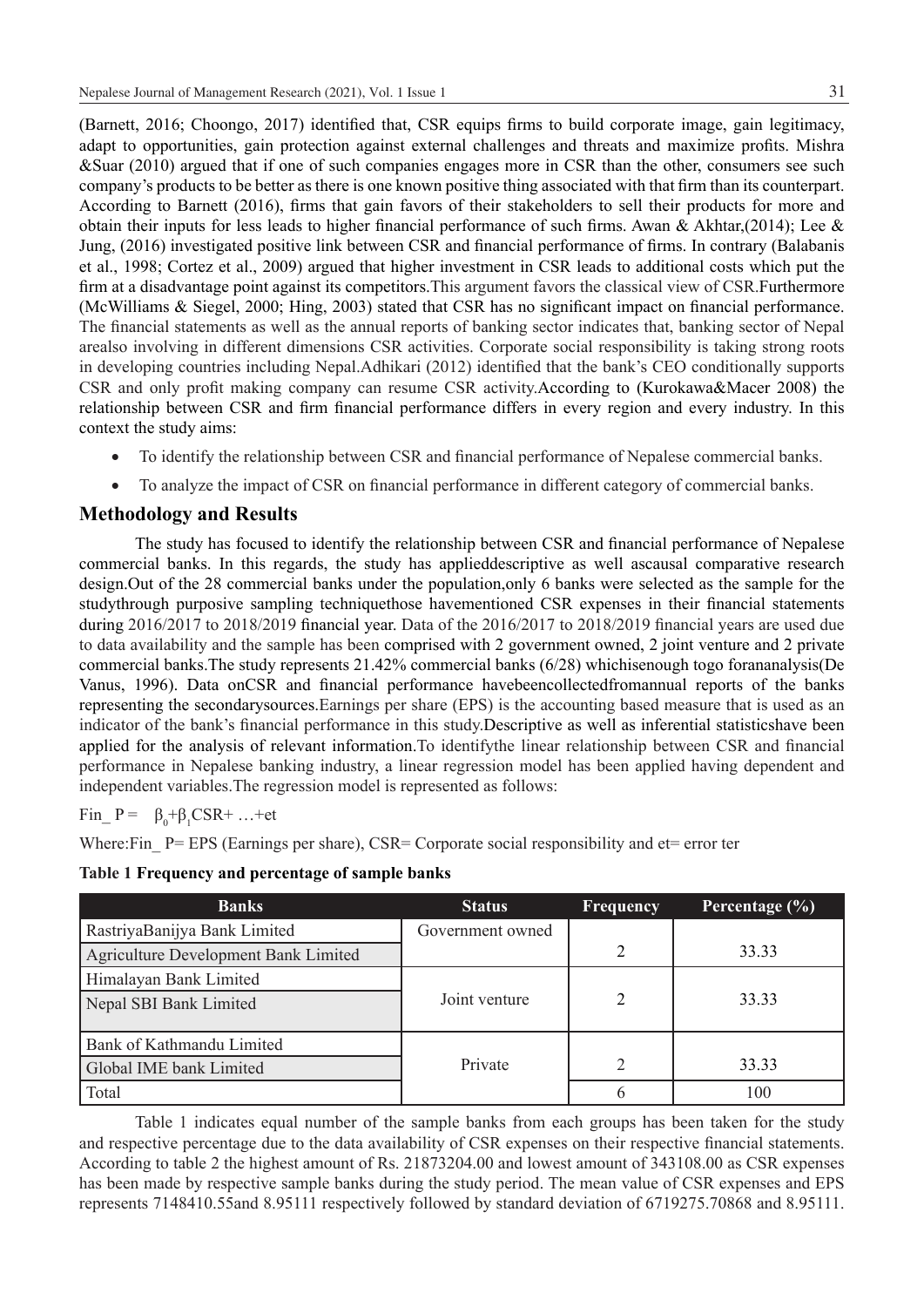It reveals huge deviation in CSR expenses and EPS.

## **Table 2 Descriptive statistics**

|            | <b>Minimum</b> | <b>Maximum</b> | <b>Mean</b>  | <b>Std. Deviation</b> |
|------------|----------------|----------------|--------------|-----------------------|
| <b>CSR</b> | 343108.00      | 21873204.00    | 7148410.5556 | 6719275.70868         |
| <b>EPS</b> | 19.46          | 56.04          | 30.8928      | 8.95111               |

Table 3 presents sector wise CSR expenses and the EPS of the sample banks. The table indicates that government owned banks have contributed highest amount in CSR expenses and earned highest EPS. In contrary, the private banks have minimum contribution in CSR expenses followed by minimum EPS. The mean value of CSR expensesseems high in joint venture banks while low in private banks. In the context of EPS,the mean value appears high in government owned banks followed by joint venture and private banks. The standard deviation of CSR expenses appears high in government owned banks followed by private and joint venture banks.

**Table 3 Descriptive statistics of sample banks by sector**

| <b>Banks</b>     |            | <b>Minimum</b> | <b>Maximum</b> | Mean    | <b>Std. Deviation</b> |
|------------------|------------|----------------|----------------|---------|-----------------------|
|                  | <b>CSR</b> | 950269         | 21873204       | 7489407 | 8646366               |
| Government Owned | <b>EPS</b> | 30.26          | 56.04          | 38.33   | 9.83                  |
|                  | <b>CSR</b> | 2032914        | 15769842       | 8943750 | 5596220               |
| Joint Venture    | <b>EPS</b> | 23.11          | 37.13          | 31.08   | 5.64                  |
| Private          | <b>CSR</b> | 343108         | 15252615       | 5012075 | 6159870               |
|                  | <b>EPS</b> | 19.46          | 26.79          | 23.27   | 2.79                  |

Table 4 presents the relationship between CSR expenses and EPS of the whole sample banks. The coefficient 0.393,at 95 percent level of confidence, indicates weak linear relationship among CSR expenses and EPS. Furthermore table 5 presents the sector wise relationship between CSR and EPS.

### **Table 4**

| <b>Correlations</b> |     |  |  |  |  |  |
|---------------------|-----|--|--|--|--|--|
|                     | EPS |  |  |  |  |  |
| <b>EPS</b>          |     |  |  |  |  |  |
|                     |     |  |  |  |  |  |

 $\text{``Sig.} = 5\%, \text{``Sig.} = 10\%$ 

According to table 5 the correlation coefficient .704 of government owned banks, at 95 percent level of confidence, indicates strong positive linear relationship between CSR expenses and EPS while in private banks it seems moderate positive linear relationship. In contrary joint venture banks have weak linear negative relationship at 90 percent level of confidence.

### **Table 5**

| <b>Correlations</b> |                 |           |                |  |  |  |  |
|---------------------|-----------------|-----------|----------------|--|--|--|--|
|                     | <b>CSR-GOVT</b> | CSR-JVT   | <b>CSR-PVT</b> |  |  |  |  |
| CSR-GOVT            |                 |           |                |  |  |  |  |
| EPS-GOVT            | $.704*$         |           |                |  |  |  |  |
| CSR-JVT             |                 |           |                |  |  |  |  |
| EPS-JVT             |                 | $-.332**$ |                |  |  |  |  |
| <b>CSR-PVT</b>      |                 |           |                |  |  |  |  |
| <b>EPS-PVT</b>      |                 |           | $.474*$        |  |  |  |  |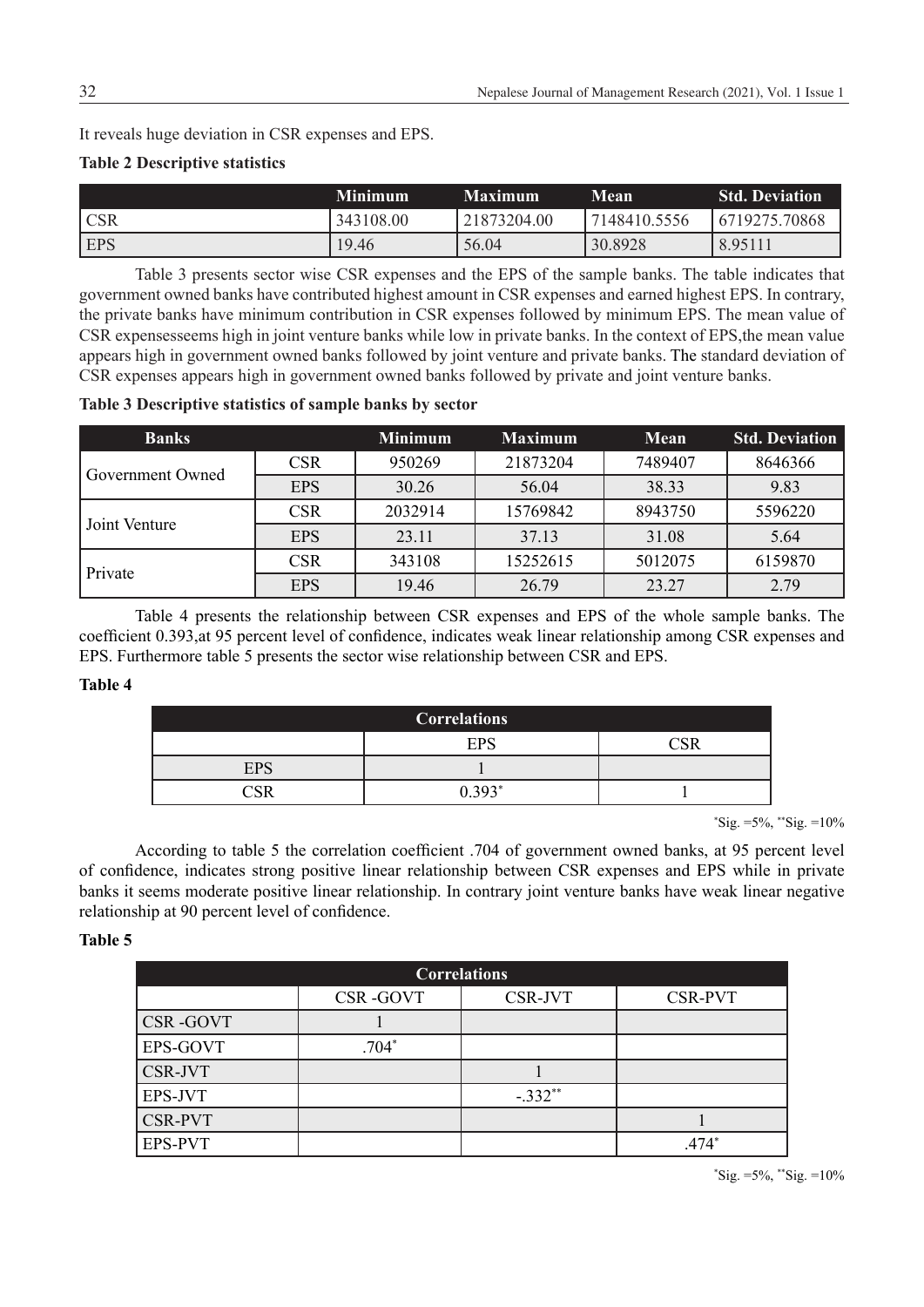Table 6 presents model summary of whole sample banks at 95 percent level of confidence. The value of R square indicates that approximately 16 percent EPS are explained by CSR expenses.

#### **Table 6 Model summary**

|                       |                          |                               | $\mathbf{r} \cap \mathbf{r}$<br><b>Pullate</b><br>$\overline{11}$ |                  |
|-----------------------|--------------------------|-------------------------------|-------------------------------------------------------------------|------------------|
| $\mathbf{X}$<br>Value | $A \setminus K$<br>2/140 | $-007"$<br>$\Delta$<br>◡.↩⊤⊥⊥ | - -<br>0.100                                                      | $030^*$<br>2.950 |

\* Sig. =5%, \*\*Sig. =10%

Regression equation:

Fin  $P = 27.146 + 5.241E-07CSR+ ...+et$ 

The β, coefficient5.241E-07 of whole sample banks indicates the positive impacts of CSR expenses on EPS. It means in every millions of CSR expenses may lead 0.524 percent on EPS at 95 percent level of confidence. The sector wise model summary and impacts is presented in table 7.

#### **Table 7 Model summary by sector**

|                  |              |            |                    | R Square |          |
|------------------|--------------|------------|--------------------|----------|----------|
| Government Owned | Coefficients | 32.338*    | $8.004E - 007$     | 0.496    | 3.934*   |
| Joint Venture    | Coefficients | $34.070*$  | $-3.349E - 007$ ** | 0.11     | $0.496*$ |
| Private          | Coefficients | $22.197^*$ | $2.141E - 007$ *   | 0.224    | $157*$   |

 $\text{``Sig.} = 5\%, \text{``Sig.} = 10\%$ 

Regression equations:

Government Owned Banks: Fin  $P = 32.338 + 8.004E-007CSR + ...+et$ 

In government owned banks, the EPS is explained by CSR expenses by 50 percent approximately. Furthermore the β1coefficient8.004E-007 indicates the positive impacts of CSR expenses and EPS. Similarly thatin every millions of CSR expenses may lead 0.804 percent on EPS at 95 percent level of confidence.

Joint Venture Banks: Fin\_ P = 34.07+ -3.349E-007CSR+ …+et

In joint venture banks, the EPS is explained by CSR expenses by only 11 percent. Furthermore the β1coefficient-3.349E-007indicates the negative impacts of CSR expenses on EPS.It means,in every millions of CSR expenses may lead to decrease 0.335 percent on EPS at 90 percent level of confidence.

Private Banks: Fin  $P = 22.187 + 2.141E - 007CSR + ... +et$ 

In private banks, the EPS is explained by CSR expenses by 23 percent approximately. Furthermore the β1coefficient2.141E-007indicates the positive impacts of CSR expenses and EPS. Similarly thatin every millions of CSR expenses may lead 0.214 percent on EPS at 95 percent level of confidence.

## **Conclusion**

The study has primarily sought to examine the relationship between CSR expenses and EPS of commercial banks in Nepal. Out of the 28 commercial banks under the population,6 banks were selected as the sample for the study comprised with 2 government owned, 2 joint venture and 2 private commercial banks those have mentioned CSR expenses in their financial statements during 2016/2017 to 2018/2019 financial year.EPS has been used as an indicator of the bank's financial performance in this study.The findings indicates positive relationship between CSR expenses and EPS in sample banks but it differs in different category of banks. Government owned banks and private banks have positive relationship as well as impacts of CSR on EPS, which is in the line of (Lee& Jung, 2016). In contrary joint venture banks have negative relationship as well as impacts on EPS which lies in the line of (Balabanis et al., 1998; Cortez et al., 2009). The study concluded that the relationship between CSR and firm financial performance differs in everycategory of Nepalese commercial banks and lies with the study of (Kurokawa&Macer 2008). This study can be used for further research regarding corporate social responsibility and financial performance in cross banking sector as well as cross country comparisons.